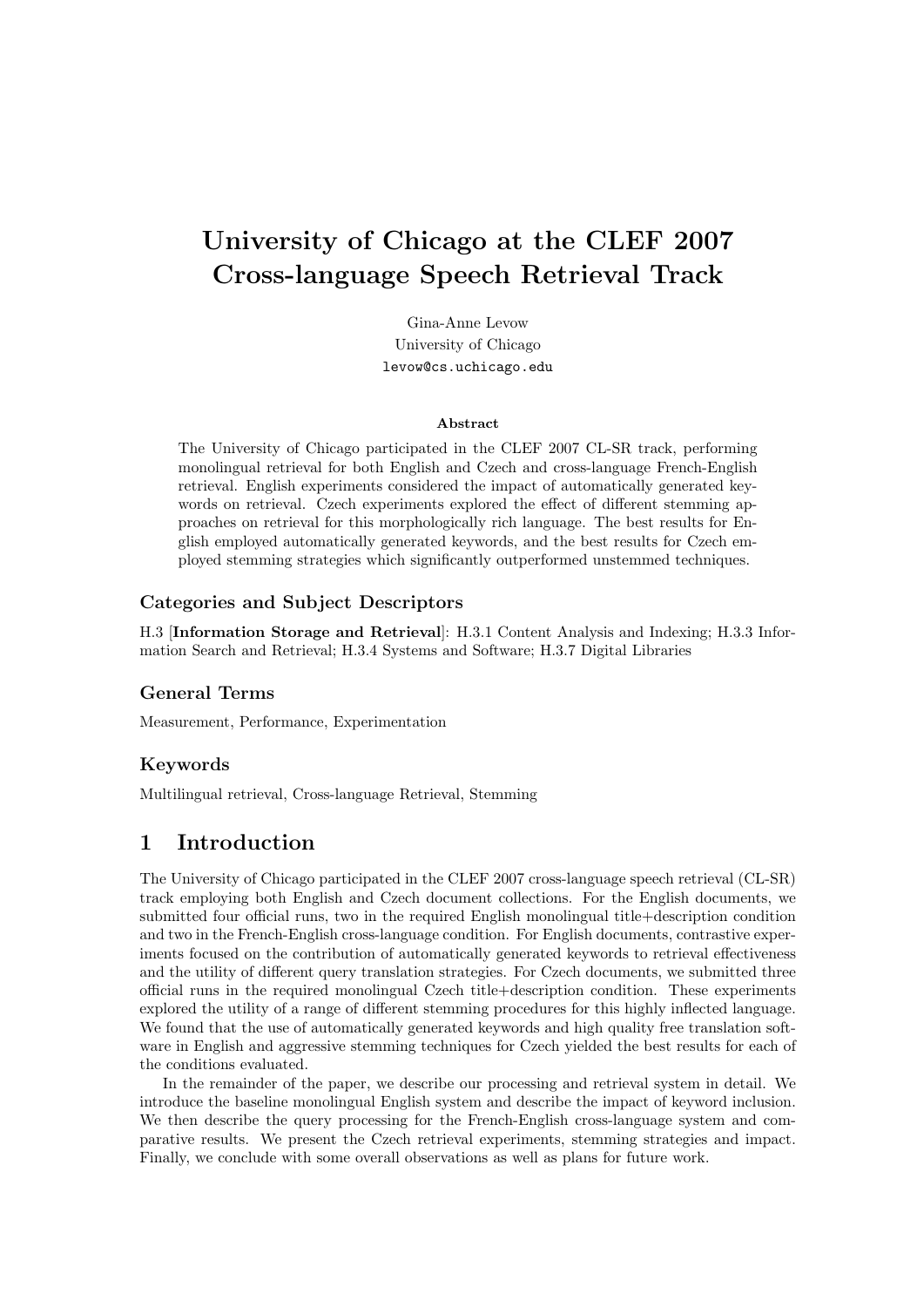| Query | ASR.         | ASR & Keyword |  |
|-------|--------------|---------------|--|
| Mono  | $\pm 0.0512$ | 0.0571        |  |

Table 1: Monolingual retrieval on English spoken documents, with and without automatic keywords.

# 2 English Baseline System

We describe the query formulation, document creation, and retrieval processing for the monolingual English retrieval system.

### 2.1 Query Formulation

All retrieval experiments employed the title and description fields of the original topic specifications. The components were simply concatenated together, employing the weighted sum operator (#sum) from the InQuery system, with default stemming and stopword removal. No additional removal of stop structure was performed.

# 2.2 Document Creation

Two document formulations formed a primary contrast for monolingual and cross-language retrieval for English documents, one configuration included automatically generated keywords and the other did not. In both cases, we employed the manual document segmentation provided by the track organizers and the ASRTEXT2006B automatic speech recognition output field as the core document representation, based on its prior assessed effectiveness.[4] In the automatic keyword condition, all automatically generated keywords (AK1 and AK2) were added to the core document representation by concatenation.

#### 2.3 Retrieval Engine

For the experiments reported below, we used the InQuery information retrieval system (version 3.1p1) [1] developed at the University of Massachusetts, Amherst, with a design motivated by inference networks, which normalizes the individual term weights when they are computed and then uses an unnormalized inner product to produce retrieval status values. The documents are then sorted in order of decreasing retrieval status value to form a list in an order that approximates a decreasing degree of relevance to the searcher's query. For English, stopwords were removed based on the default stopword list, and stemming was performed with the default kstem algorithm. We adopt the convention that values of  $p < 0.05$  for a Wilcoxon signed ranks test on a pair of retrieval results is considered significant.

# 2.4 Monolingual English Results

The baseline ASR transcript only yields a mean average precision of 0.0512. When augmented with automatically generated keywords, the results rise to 0.0571. The difference does not quite reached significance ( $p \le 0.5068$ ) by Wilcoxon Signed-Ranks test. The automatically generated keywords enrich the document representation with topical terms which appear to enhance retrieval and reduce the effects of the variance of the noisy output of the recognition of the automatic recognition of spontaneous speech.

# 3 French-English Cross-language Retrieval

For the cross-language retrieval conditions, the official runs employed a publicly available translation tool, while contrastive runs employed a dictionary-based word-for-word translation strategy,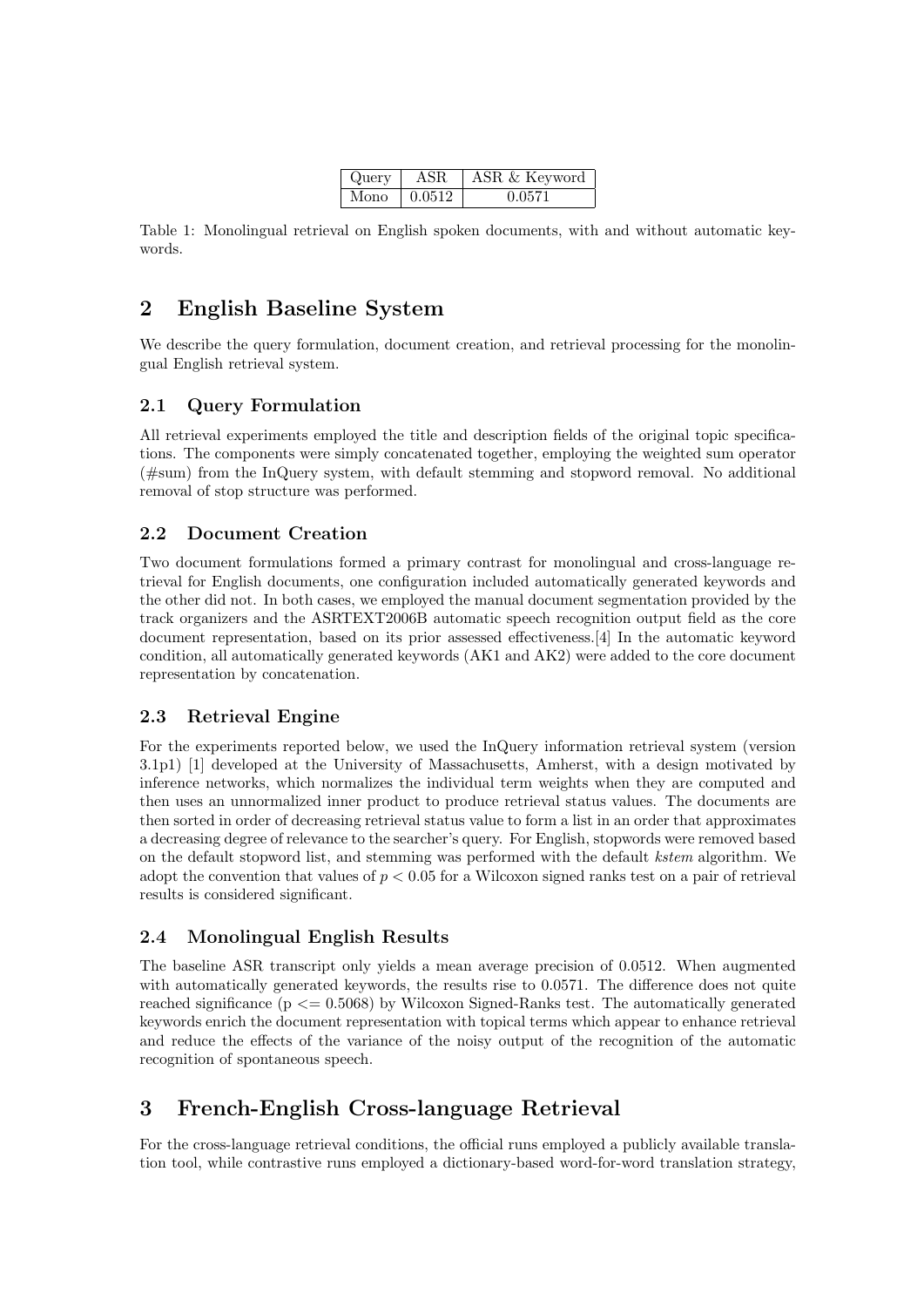| Query     | ASR.   | ASR & Keyword |
|-----------|--------|---------------|
| Mono      | 0.0512 | 0.0571        |
| $FR + G$  | 0.0322 | 0.0406        |
| $FR + wd$ | 0.0256 | 0.0241        |

Table 2: Mono- and cross-language retrieval on English documents, with and without automatic keywords.

with a freely available dictionary and statistically derived stemming. We discuss the query translation procedure below; all document processing and retrieval components were identical to the monolingual English configuration.

#### 3.1 Query Translation

For the official cross-language French-English retrieval runs, we employed the publicly available translation tool provided by Google (http://translate.google.com) to translate the queries. Queries were created by concatenating the title and description fields of the French topics, analogous to the procedure used for English query formulation.

For contrastive runs, we employed a dictionary-based word-for-word translation procedure consistent with [2]. We obtained a freely available French-English bilingual term list from http://www.freedict.com. For the word-for-word translation process, all terms are first converted to lowercase and all accent diacritics are removed for consistency with the translation resource. Next, the translation procedure applies a backoff stemming strategy [5], to support matching with highest precision between the query terms and the dictionary, but backing off to stemmed forms to enhance recall. We attempt initially to match the unstemmed forms in the query with unstemmed forms in the bilingual term list. Only if no match is found, do we perform stemming, attempting to match the stemmed query term in the unstemmed term list, the surface form of the query in the stemmed term list, and finally the stemmed query term in the stemmed term list. The stemming procedure employed stemming rules derived by a statistical stemming process as in [3]. 27% of the query terms remained untranslated, and all untranslatable terms were retained.

In both cases, the resulting English translations are stemmed and stopwords are removed, consistent with earlier document processing.

#### 3.2 Cross-language Retrieval Results & Discussion

We find a substantial drop in mean average precision from the monolingual to the cross-language conditions, and from system-based to dictionary-based translation. Results appear in Table 2. With comparable document representations, effectiveness for the cross-language condition drops 29-37% from monolingual levels for comparable document representations. A larger drop is observed for the baseline condition without automatically generated keywords than for that with keywords. Furthermore, the drop in retrieval effectiveness is even more pronounced in the wordfor-word case, and is low enough that the ASR-based retrieval is very similar to keyword-based retrieval.

These results indicate overall good effectiveness for the online translation tool for the French-English language pair and the limitations of the small dictionary-based translation strategy. However, the degradation from monolingual retrieval is quite large, and alternate strategies will be needed to overcome it. The less formal and highly variable character of the spontaneous speech materials limits the effectiveness of retrieval on ASR transcripts alone, while enrichment with automatically generated keywords appears to provide more useful representations of topical information, though differences to not reach significance. Additional strategies for enrichment and denoising of the query and document content will be necessary to overcome these challenges.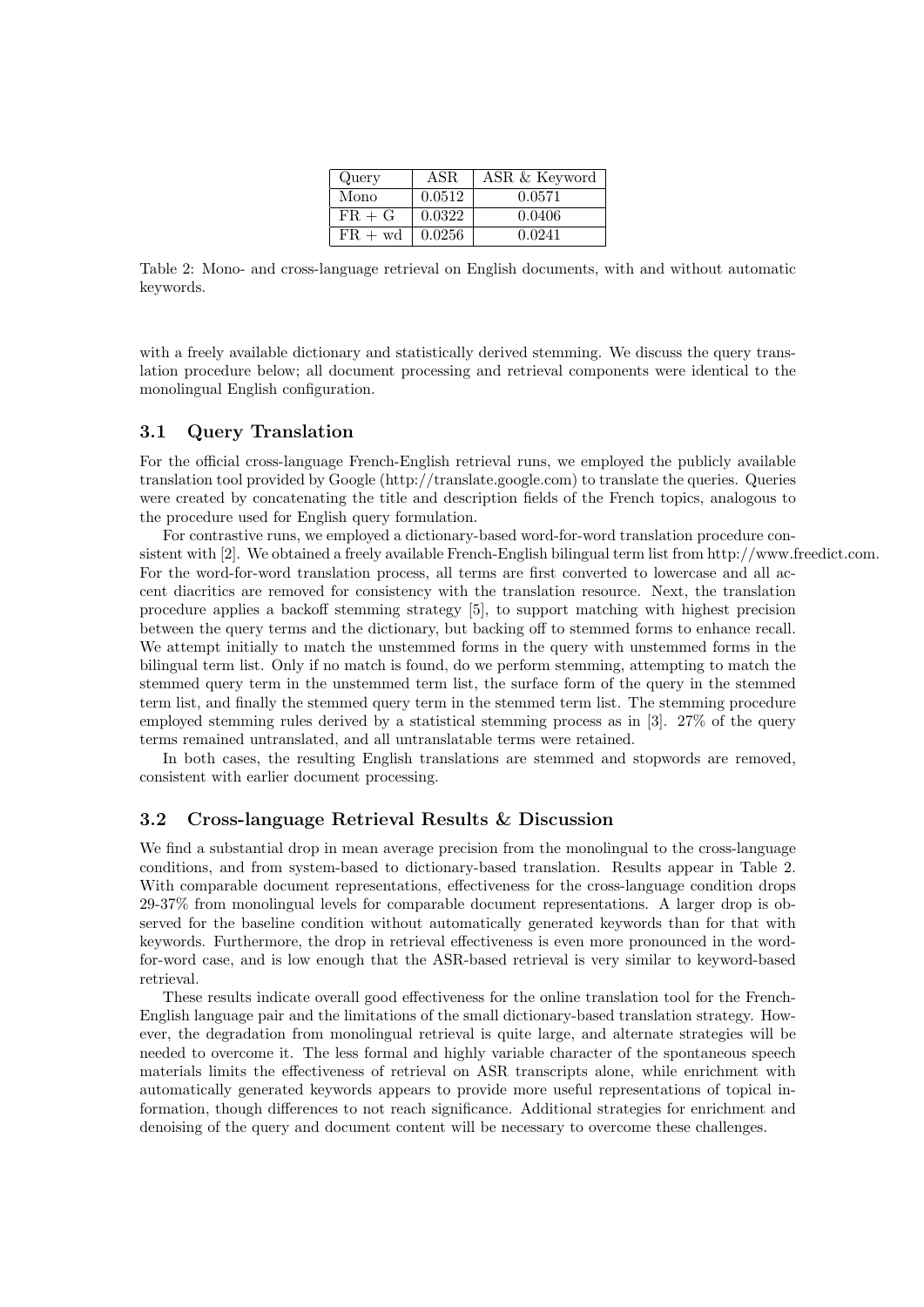| Query    |        |        | No Stem   Light Stem   Aggressive Stem |
|----------|--------|--------|----------------------------------------|
| Czech TD | 0.0126 | 0.0189 | 0.0203                                 |

Table 3: Czech monolingual speech retrieval results with different stemming strategies.

# 4 Monolingual Czech Retrieval: Stemming Strategies

The Czech language poses special challenges for information retrieval. In contrast with English which has a relatively impoverished morphology, Czech employs a very rich morphology. As a result, to support effective matching between the document content and the specification of the user's information need, some means of overcoming the surface variance due to morphology is required. Here we explore the impact on retrieval effectiveness of three different stemming strategies: no stemming, light stemming, and aggressive stemming. We employ two freely available java-based Czech stemmers from the University of Neuchatel (http://members.unine.ch/jacques.savoy/clef/index.html) to perform light and aggressive stemming for Czech. "Light" stemming in these cases refers to removing affixes only for nouns and adjectives.

The basic query formulation, indexing, and retrieval processes are consistent with those described above for monolingual English with three contrasts, in stemming, stopword removal, and document formation. First, we apply one of the three stemming strategies - none, light, or aggressive - to both queries and documents to enhance matching and retrieval in this morphologically rich language. We also incorporate a freely available Czech stopword list from the same source as the stemmers, to support stopword removal.  $1$  Finally, we employ the playback point based document segmentation provided by the track organizers. Results thus employ the mGAP measure for Czech retrieval [4].

#### 4.1 Results and Discussion

We find that the best results are obtained with the aggressive stemming strategy, followed by light stemming, and lastly no stemming. All results appear in Table 3. The results for aggressive stemming were the second best title+description based results for Czech in this evaluation. Clearly, the stemming approaches more effectively overcome the high degree of surface form variation of Czech terms. The unstemmed case is significantly outperformed by both the aggressive stemmer  $(p \le 0.002)$  and the light stemmer  $(p \le 0.01)$ , although the two stemmers are not significantly different from each other.

However, the overall effectiveness of spontaneous speech retrieval in Czech is still quite limited. We speculate that not only must term matching be improved, for example through improved stemming and enhanced retrieval through pseudo-relevance feedback query or document expansion, but also through improvements in basic transcription accuracy and handling of spontaneous speech phenomena.

# 5 Conclusions and Future Work

Experiments in monolingual English and cross-language French-English speech retrieval obtained the best results by augmenting ASR transcripts with automatically generated keywords. Experiments in monolingual Czech speech retrieval demonstrated the importance of stemming to overcome surface form variation for this morphologically rich language.

However, retrieval from spontaneous speech in both languages remains a very challenging task due both to the difficulties of speech recognition and to the challenging structure of spontaneous speech. In future work we plan to explore approaches to minimize the impact of speech recognition errors and variations in lexical choice through denoising strategies such as Generalized Latent Semantic Analysis to enhance document and query similarity even without lexical overlap. Also,

<sup>1</sup>For compatibility with the retrieval system, we also removal all accent diacritics after stemming.